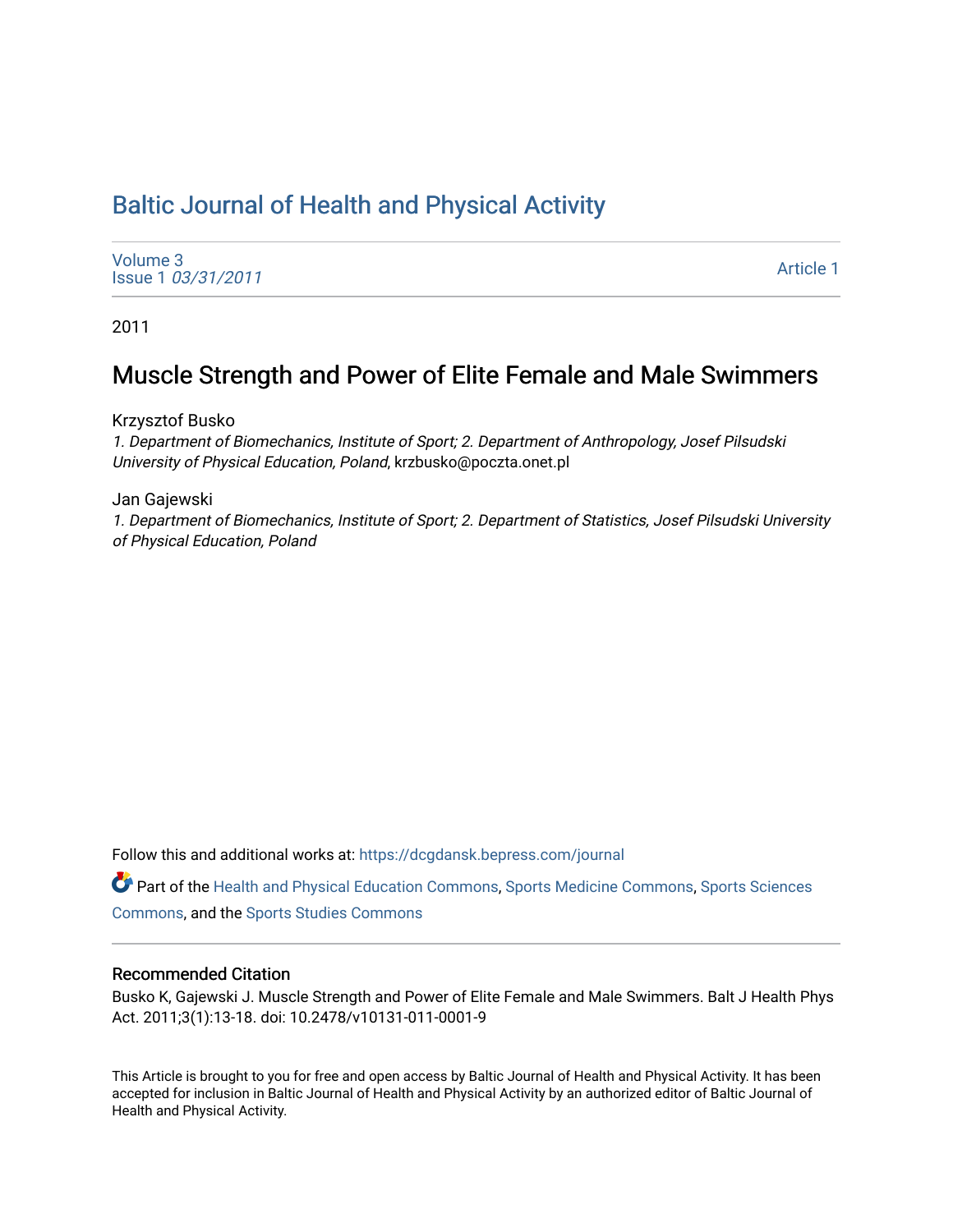|                                                                             | <b>Muscle Strength and Power</b><br>of Elite Female and Male Swimmers                                                                                                                                                                                                                                                                                                                                                                                                                                                             |
|-----------------------------------------------------------------------------|-----------------------------------------------------------------------------------------------------------------------------------------------------------------------------------------------------------------------------------------------------------------------------------------------------------------------------------------------------------------------------------------------------------------------------------------------------------------------------------------------------------------------------------|
|                                                                             | DOI: 10.2478/v10131-011-0001-9                                                                                                                                                                                                                                                                                                                                                                                                                                                                                                    |
| <b>Authors' Contribution:</b><br>A - Study Design                           | Krzysztof Buśko <sup>1,2 (A,B,C,D,E,F,G)</sup> , Jan Gajewski <sup>1,3 (B,D,E,F)</sup>                                                                                                                                                                                                                                                                                                                                                                                                                                            |
| B - Data Collection<br>C - Statistical Analysis<br>D - Data Interpretation  | Department of Biomechanics, Institute of Sport, Warsaw, Poland                                                                                                                                                                                                                                                                                                                                                                                                                                                                    |
| E - Manuscript Preparation<br>F - Literature Search<br>G - Funds Collection | <sup>2</sup> Department of Anthropology, Josef Pilsudski University of Physical<br>Education, Warsaw, Poland                                                                                                                                                                                                                                                                                                                                                                                                                      |
|                                                                             | Department of Statistics, Josef Pilsudski University of Physical Education,<br>Warsaw, Poland                                                                                                                                                                                                                                                                                                                                                                                                                                     |
|                                                                             | Key words: maximal muscle torque, percent muscle topography, height of jump,<br>maximal power, swimmer, gender.                                                                                                                                                                                                                                                                                                                                                                                                                   |
|                                                                             | <b>Abstract</b>                                                                                                                                                                                                                                                                                                                                                                                                                                                                                                                   |
| <b>Background:</b>                                                          | The aim of the study was to examine gender differences in the maximal<br>power and height of rise of the body mass centre, measured in ACMJ (akimbo<br>counter movement jump), BCMJ (bounce counter movement jump) and CMJ<br>(counter movement jump) and maximal muscle torque in elite swimmers who<br>have a similar training load during the season.                                                                                                                                                                          |
| <b>Material/Methods:</b>                                                    | Eight male and eight female elite swimmers competing at the international<br>level took part in the study. The maximal power and height of rise of the body<br>mass center were measured at ACMJ, BCMJ and CMJ jumps performed on a<br>dynamometric platform. Maximal muscle torques of elbow, shoulder, knee, hip<br>and trunk flexors and extensors were measured under static conditions on a                                                                                                                                  |
|                                                                             | special stand.<br><b>Results:</b> Only differences in relative muscle torque of flexors of the left and the right<br>hip, flexors and extensors of the right knee and flexors and extensors of the<br>trunk, the sum of relative muscle torque of the trunk and relative maximal                                                                                                                                                                                                                                                  |
| <b>Conclusions:</b>                                                         | power output measured during BCMJ were not significant between the female<br>and male competitors, while statistically significant differences were observed<br>between the groups in all the remaining variables of physical performances.<br>The results of the present study demonstrate that the male swimmers had<br>much better performance than the female swimmers of comparable physical<br>conditions, but when the results were calculated per body mass, gender<br>differences in some the values were insignificant. |
| Word count: 2238<br>Tables: 5<br>Figures: -<br>D <sub>of</sub>              | Received: February 2010<br>Accepted: March 2011<br>Dublished: March 2011                                                                                                                                                                                                                                                                                                                                                                                                                                                          |

References: 17 Published: March 2011

Corresponding Author: Dr hab. Krzysztof Buśko

Department of Biomechanics, Institute of Sport, Trylogii 2/16, 01-982 Warsaw, Poland

Phone: +48 22 8340812 ext. 247 E-mail: krzysztof.busko@insp.waw.pl krzbusko@poczta.onet.pl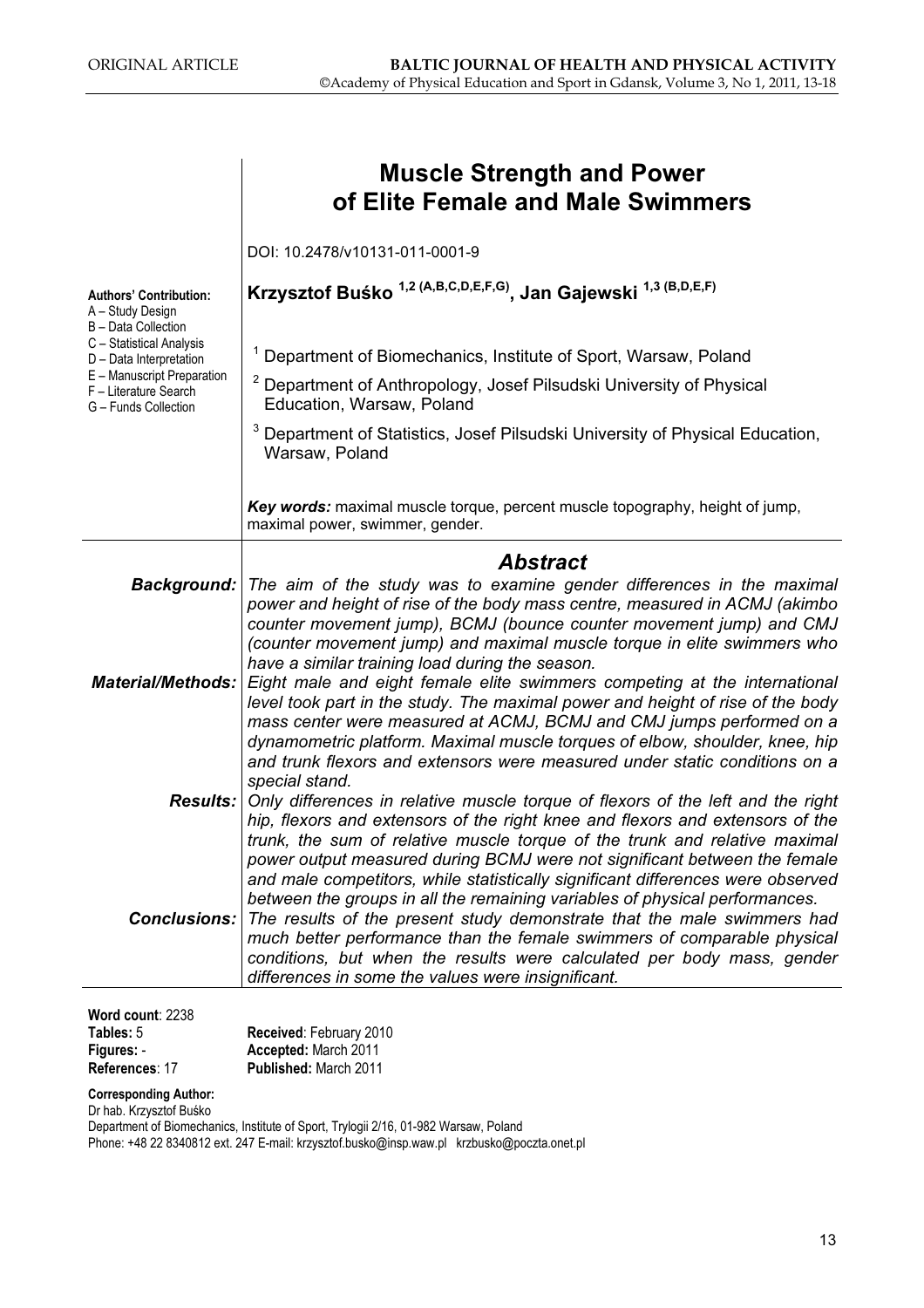#### **Introduction**

Physical performance capacity of males and females has been a subject of various investigations. It is a commonly accepted finding that males have higher physical performance capacity than females [1,2]. In different performance tests for maximal strength and muscle elasticity, females have reached 54-82% of the values obtained by males [1,3,4,5,6]. As reported by Patterson et al. [7], men displayed significantly higher values for relative average power and jump height in squat jump (SJ) than women. A statistically significant gender difference was found in SJ and countermovement jump (CMJ) (25% and 19% respectively) in Bosco et al. [8] study. Female subjects attained significantly lower values than men in relative power outputs in both tests – six maximal exercises of lower extremities on a cycle ergometer (18%) and 6 bouts of 10 pushoffs each on an inclined plane device (48%) [9]. Malina et al. [10] reported that grip strength, 2 kg ball throw and 20 m sprint do not differ between male and female jumpers. In swimmers, relative power outputs in the Wingate test for upper extremities and swimming force in semi-tethered swimming test were significantly higher (54.9 and 74.7% respectively) in males than in females [11]. Less is known about sex differences in static muscle torques and power of lower extremities in elite swimmers. On the other hand, comparisons between the sexes should be made only if the two groups have comparable duration and intensity of the training, coaching and competition.

The aim of the study was to examine gender differences in the maximal power and height of rise of the body mass centre, measured in ACMJ (akimbo counter movement jump), BCMJ (bounce counter movement jump) and CMJ (counter movement jump) and maximal muscle torque in elite swimmers who have a similar training load during the season.

### Material and Methods

The study was approved by the Ethics Committee of Institute of Sport in Warsaw, Poland. All participants were informed about the study aim and methodology as well as about the possibility of immediate resignation at any time of the experiment. Subjects agreed to the above conditions in writing. Eight male and eight female elite swimmers competing at the international level took part in the study. Their mean (±SD) age, body height, body mass and training experience were 21.9±3.2 years, 188.8±6.0 cm, 82.5±3.8 kg 11.3±3.5 years in men and 19.4±3.7 years 175.9±9.0 cm, 66.4±8.9 kg, 10.3±4.6 years in women, respectively. Body mass and body height were significantly different between males and females.

The maximal muscle torques of ten groups of muscles: flexors and extensors of the elbow, shoulder, hip, knee and trunk were measured in static conditions [12]. During the measurement of the muscle torque of elbow flexors and extensors the subject was sitting, with his/her arm bent at the right angle and placed on an armrest, and with the trunk stabilized. The muscle torque of shoulder flexors and extensors was measured in a sitting position. The joint angles during measurements were set at 70° and 50° during extension and flexion actions, respectively. The trunk was stabilized and the chest pressed against the testing station. The measurements of muscle torque of knee flexors and extensors were carried out on subjects in a sitting position. The hip and knee joints were bent at 90°. The subjects were stabilized at the level of anterior iliac spines and thighs, with the upper limbs crossed on his chest. The subjects were lying face down during the measurement of the muscle torque of hip extensors, and face up during the measurement of the muscle torque of hip flexors. The hip joint angle remained at 90° during both measurements. The maximal extension of the elbow, knee and hip joints was accepted as 0°. For the shoulder joint, the positioning of the arm along the trunk's side was taken as 0°. The axis of rotation during the muscle torque measurement corresponded to the axis of rotation of the torque meter.

The right arm and the left arm muscles were measured separately, always in the flexion– extension sequence. Each subject was supposed to achieve the maximal strength during measurement. The results were related to the subject's body mass and as percentage topography to the sum of muscle torque of the ten muscle groups.

The power output of lower extremities and the height of rise of the body mass center during vertical jumps were measured on a dynamometric platform with a Kistler amplifier for counter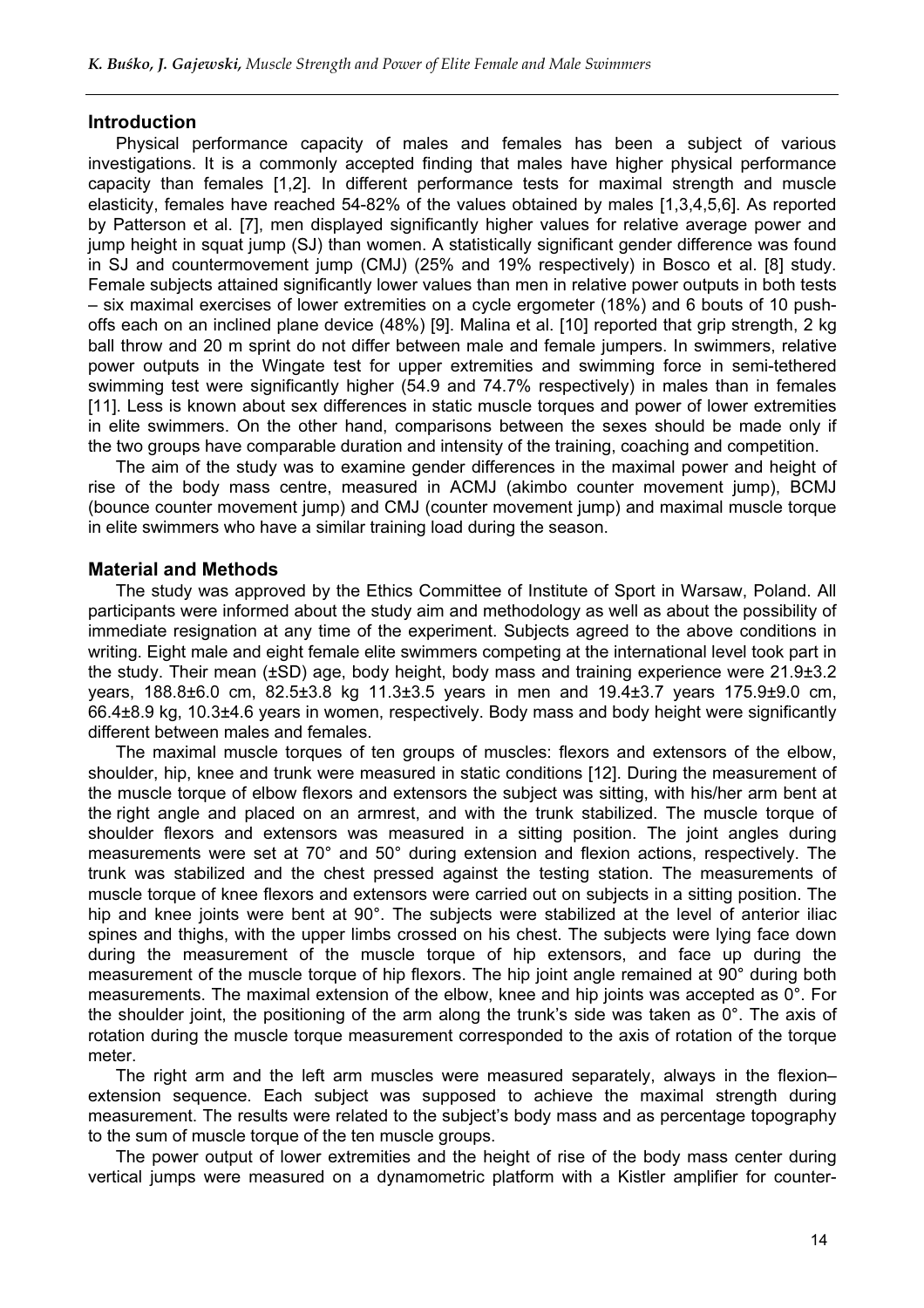movement jumps (CMJ), akimbo counter-movement jumps (ACMJ) and bounce counter-movement jumps (BCMJ). The amplifier was connected to a PC via an a/d converter. The MVJ v. 3.4. software package was used for measurement. In the applied physical model the subject's body mass bouncing on the platform was reduced to a particle affected by the vertical components of external forces: the body's gravity force and the vertical component of the platform's reactive force. The maximal power and maximal height of rise of the body mass center (h) were calculated from the registered reactive force of the platform [13]. Each subject performed nine vertical jumps with maximal force on the dynamometric platform: three counter-movement jumps (CMJ), three akimbo counter-movement jumps (ACMJ) and three bounce counter-movement jumps (BCMJ). There were 5 s breaks between the CMJs and ACMJs, and 1 min breaks between the BCMJ. The jump with the highest elevation of the body's center of mass was chosen for statistical analysis.

All measurements were performed in the morning. The subjects were informed about the aims and methodology of the tests prior to the measurements.

The gender differences were calculated by formula:

```
Gender differences [%] = ((Male * 100)/Female) - 100
```
ANOVA/MANOVA procedures with post-hoc Scheffé test were employed for comparison of means. The level of statistical significance was set at p < 0.05. All calculations were made with the aid of Statistica (v. 5.5, StatSoft) software package.

### **Results**

Mean (±SD) values of absolute and relative maximal muscle torques of elbow, shoulder, knee, hip and trunk flexors and extensors are presented in Table 1-4. Female swimmers exhibited significantly lower torque values than male swimmers in all variables. When the values of muscle torque were calculated per unit of the body weight the gender, the difference was insignificant in flexors of the left and right hip, flexors and extensors of the right knee and flexors and extensors of the trunk. Female swimmers had a similar muscle percent topography as men with the exception of the left (2.09±0.22, 2.57±0.28 N·m·kg<sup>-1</sup> respectively) and the right (2.19±0.26, 2.63±0.39 N·m·kg<sup>-1</sup> respectively) extensors of the shoulder, left extensors of the elbow (1.40±0.28, 1.69±0.23 N·m·kg–1 respectively) and sum of relative muscle torque of the left upper extremities (Table 4).

Mean (±SD) values of the maximal power (Pmax) and height of rise of the body mass center measured at ACMJ, BCMJ and CMJ jumps performed on a dynamometric platform are presented in Table 5. Female swimmers generated significantly lower absolute and relative power than men with the exception of the relative maximal power measured during BCMJ. The gender difference was observed in height of all jumps, too.

|              |   | Female           | Male                          | Diff.  | Female           | Male                         | Diff. |
|--------------|---|------------------|-------------------------------|--------|------------------|------------------------------|-------|
| Variables    |   | Left             | Left                          | $[\%]$ | Right            | Right                        | [%]   |
| Elbow        | F | $45.9 \pm 5.5$   | $76.6 \pm 7.7$ a              | 66.9   | $46.0 + 5.0$     | $75.9 \pm 11.2$ a            | 65.0  |
|              | Е | $30.1 + 4.9$     | $54.6 \pm 5.2$ <sup>a</sup>   | 81.4   | $30.9 \pm 2.6$   | $54.5 \pm 5.9$ <sup>a</sup>  | 76.4  |
| Shoulder     | F | $38.0 \pm 7.5$   | $62.8 + 4.1a$                 | 65.3   | $43.4 \pm 10.5$  | $65.9 + 6.9$ a               | 51.8  |
|              | Е | $45.5 \pm 7.7$   | $83.3 \pm 5.1$ <sup>a</sup>   | 83.1   | $48.1 \pm 10.8$  | $85.5 \pm 11.6$ <sup>a</sup> | 77.8  |
| Hip          | F | 78.1±12.1        | $103.1 \pm 6.0$ <sup>a</sup>  | 32.0   | $73.3 \pm 11.3$  | $103.6 + 9.8$ a              | 41.3  |
|              | E | $335.6 \pm 73.3$ | $494.4 \pm 60.8$ <sup>a</sup> | 47.3   | $332.6 \pm 71.0$ | $479.5 + 51.4$ a             | 44.2  |
| Knee         | F | $97.0 \pm 20.5$  | $139.3 + 12.2a$               | 43.6   | $99.4 \pm 21.0$  | $140.8 + 32.2a$              | 41.7  |
|              | E | 179.6±46.9       | 299.1±82.8ª                   | 66.5   | $188.1 \pm 54.6$ | 291.8±72.7a                  | 55.1  |
| <b>Trunk</b> | F | $137.0 + 29.8$   | $199.8 + 32.8$ <sup>a</sup>   | 45.8   |                  |                              |       |
|              | E | $347.1 \pm 90.9$ | $459.3 + 64.3$ a              | 32.3   |                  |                              |       |

Tab. 1. Mean values (±SD) of the maximal muscle torques [N·m] of the flexors (F) and extensors (E) of the elbow, shoulder, hip, knee and trunk

Diff. – percent gender differences,  $[\%]$ ;  $^a$  - significantly different from the female,  $p$ <0.05.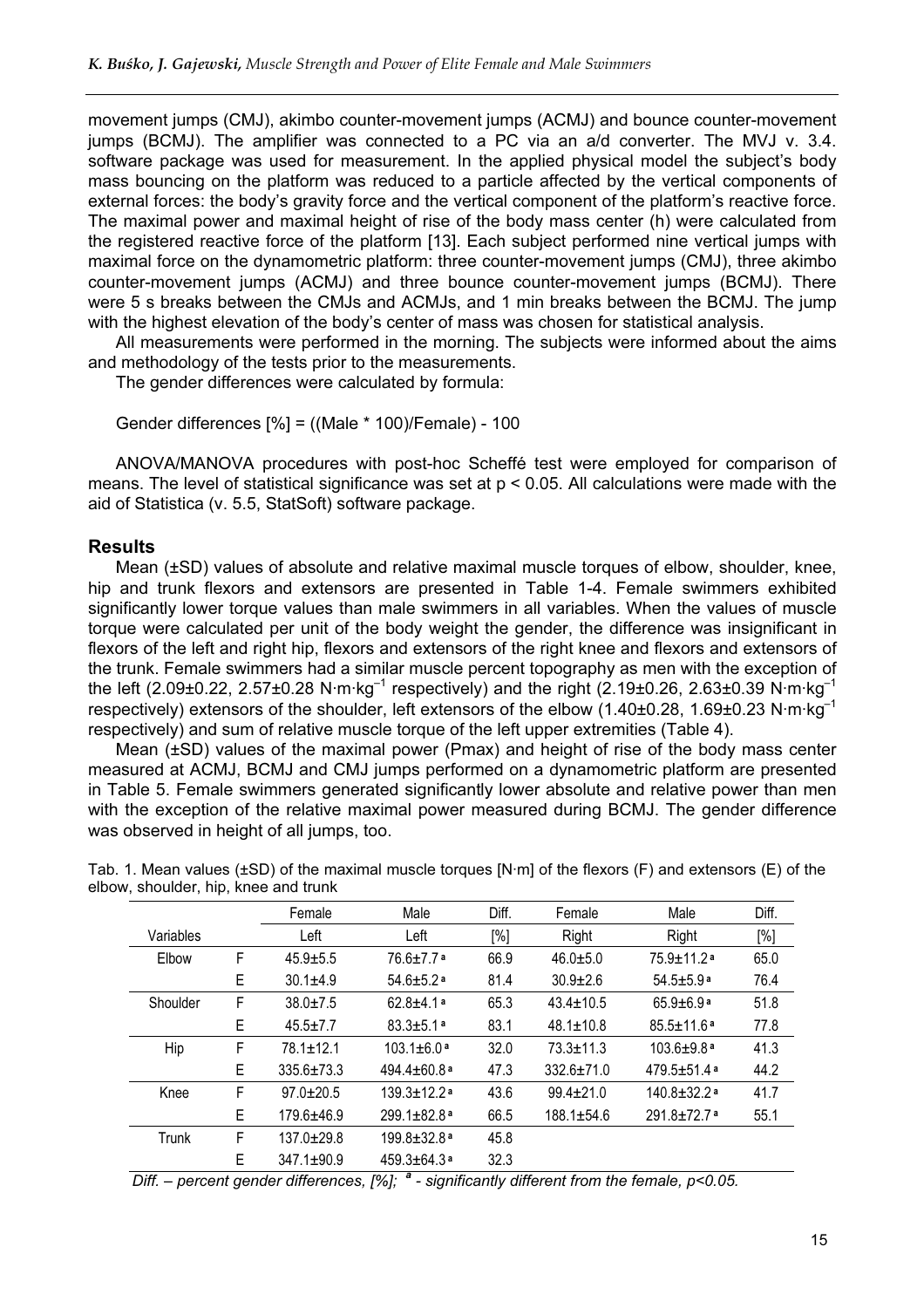| Variables |   | Female          | Male                         | Diff. | Female          | Male                         | Diff. |
|-----------|---|-----------------|------------------------------|-------|-----------------|------------------------------|-------|
|           |   | Left            | Left                         | [%]   | Right           | Right                        | [%]   |
| Elbow     | F | $0.69 + 0.05$   | $0.93 \pm 0.11$ <sup>a</sup> | 34.8  | $0.70 + 0.03$   | $0.92 \pm 0.17$ <sup>a</sup> | 31.4  |
|           | Е | $0.46 \pm 0.08$ | $0.66 \pm 0.08$ <sup>a</sup> | 43.5  | $0.47 + 0.08$   | $0.66 \pm 0.09$ <sup>a</sup> | 40.4  |
| Shoulder  | F | $0.58 + 0.10$   | $0.76 \pm 0.07$ <sup>a</sup> | 31.0  | $0.66 \pm 0.15$ | $0.80 \pm 0.10$ <sup>a</sup> | 21.2  |
|           | Е | $0.69 + 0.07$   | $1.01 \pm 0.08$ <sup>a</sup> | 46.4  | $0.73 \pm 0.13$ | $1.04 + 0.18a$               | 42.5  |
| Hip       | F | $1.19 + 0.18$   | $1.25 \pm 0.12$              | 5.0   | $1.11 \pm 0.16$ | $1.26 \pm 0.14$              | 13.5  |
|           | Е | $5.03 \pm 0.70$ | $6.0 + 0.80$ <sup>a</sup>    | 19.3  | $5.0 \pm 0.73$  | $5.82 \pm 0.65$ <sup>a</sup> | 16.4  |
| Knee      | F | $1.46 + 0.24$   | $1.69 + 0.16a$               | 15.8  | $1.50 \pm 0.28$ | $1.70 + 0.36$                | 13.3  |
|           | Е | $2.67 + 0.46$   | $3.63 \pm 1.0$ <sup>a</sup>  | 36.0  | $2.81 \pm 0.65$ | $3.53 \pm 0.86$              | 25.6  |
| Trunk     | F | $2.06 + 0.33$   | $2.42 + 0.34$                | 17.5  |                 |                              |       |
|           | Е | $5.21 \pm 1.16$ | $5.57 \pm 0.79$              | 6.9   |                 |                              |       |

Tab. 2. Mean values ( $\pm$ SD) of the relative maximal muscle torques  $[N·m·kg<sup>-1</sup>]$  of the flexors (F) and extensors (E) of the elbow, shoulder, hip, knee and trunk

Diff.  $-$  percent gender differences, [%];  $a$  - significantly different from the female, p<0.05.

Tab. 3. Mean values (±SD) of the sums of the maximal muscle torque of the right (R) and left (L) upper extremity (SUE), lower extremity (SLE), trunk (ST) and all ten muscle groups (TOTAL)

| Variables   |                   | Muscle torque [N m]             | Diff. |
|-------------|-------------------|---------------------------------|-------|
|             | Female            | Male                            | [%]   |
| <b>SUER</b> | $168.4 \pm 24.1$  | 281.8±26.2ª                     | 67.3  |
| <b>SUEL</b> | $159.5 \pm 20.7$  | $277.3 \pm 13.6$ <sup>a</sup>   | 73.8  |
| <b>SLER</b> | 693.4±134.8       | 1015.6±138.4 a                  | 46.5  |
| SLEL        | 690.4±136.4       | $1035.9 \pm 149.6$ a            | 50.0  |
| ST          | $484.1 \pm 113.8$ | 659.0 $\pm$ 90.2 <sup>a</sup>   | 36.1  |
| TOTAL       | 2195.8±408.0      | $3269.5 \pm 329.5$ <sup>a</sup> | 48.9  |

Diff. – percent gender differences,  $[%]$ ;  $^a$  - significantly different from the female,  $p$ <0.05

Tab. 4. Mean values (±SD) of the sums of the relative maximal muscle torque and topography of the maximal muscle torque of the right (R) and left (L) upper extremity (SUE), lower extremity (SLE), trunk (ST) and all ten muscle groups (TOTAL)

|             |                 | Muscle torque [N m kg-1]    | Diff. | Muscle topography [%] |                            |
|-------------|-----------------|-----------------------------|-------|-----------------------|----------------------------|
| Variables   | Female          | Male                        | [%]   | Female                | Male                       |
| <b>SUER</b> | $2.55 + 0.31$   | $3.43 + 0.44$ <sup>a</sup>  | 34.5  | $7.77 \pm 0.89$       | $8.68 + 1.07$              |
| <b>SUEL</b> | $2.42 + 0.22$   | $3.37 + 0.27$ <sup>a</sup>  | 39.3  | $7.38 + 0.91$         | $8.54 + 0.84$ <sup>a</sup> |
| <b>SLER</b> | $10.42 + 1.28$  | $12.31 + 1.60$ <sup>a</sup> | 18.1  | $31.54 + 0.77$        | $30.99 \pm 1.56$           |
| SLEL        | $10.35 + 1.12$  | $12.57 + 1.88$ a            | 21.5  | $31.40 + 1.22$        | $31.60 + 2.26$             |
| SТ          | $7.27 + 1.37$   | $7.99 + 1.04$               | 9.9   | $21.92 + 2.27$        | $20.18 \pm 2.30$           |
| TOTAL       | $33.0 \pm 3.80$ | $39.67 + 4.1a$              | 20.2  |                       |                            |

Diff. – percent gender differences,  $[%]$ ;  $^a$  - significantly different from the female,  $p$ <0.05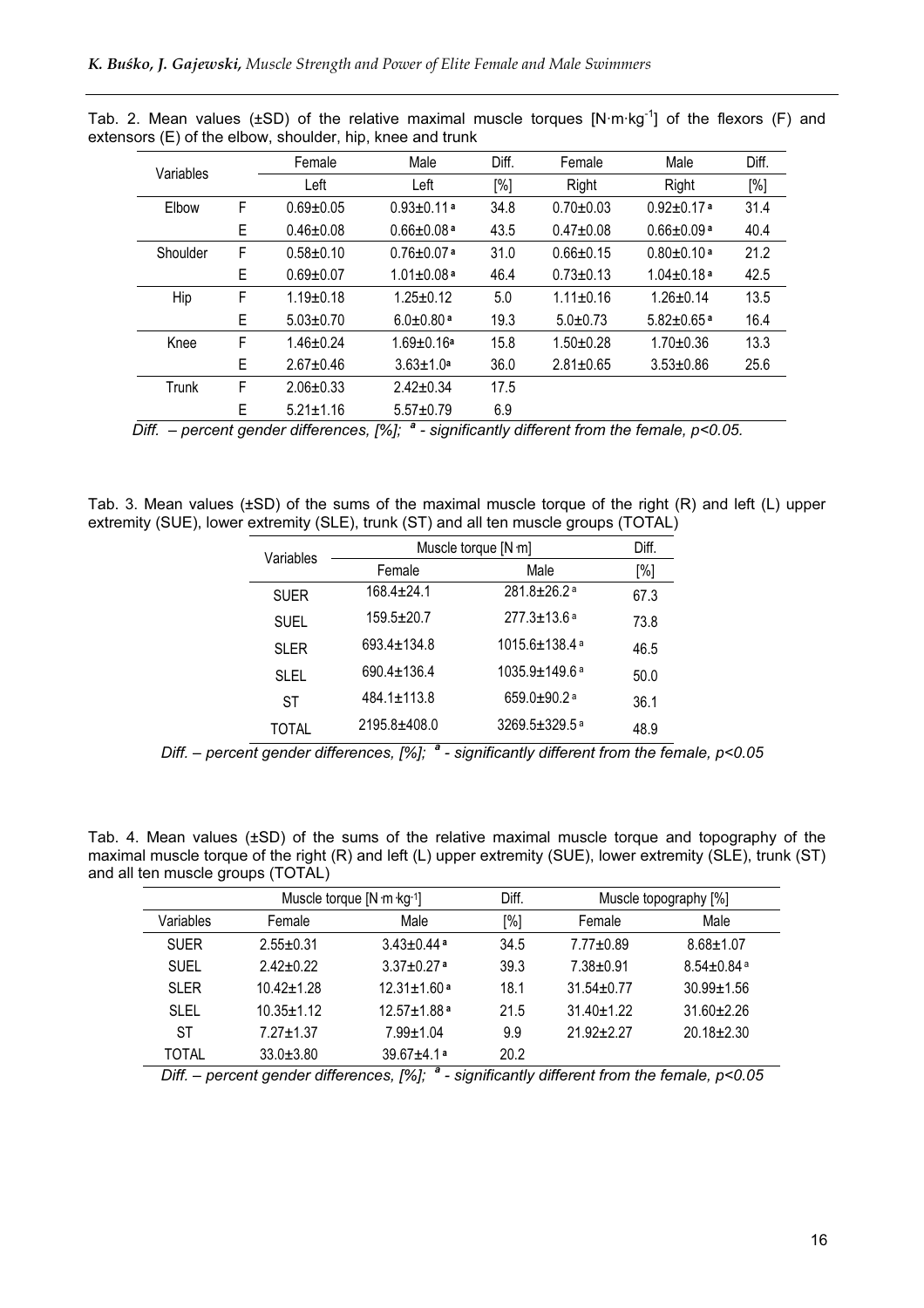Tab. 5. Mean values (±SD) of the height of rise of the body's center of mass (h), maximal power output (Pmax), relative maximal power output (Pmax/mass) during akimbo counter-movement jumps (ACMJ), counter-movement jumps (CMJ) and bounce counter-movement jumps (BCMJ) on a dynamometric platform

| Variables   |        | $P_{max}[W]$         | $P_{max}$ mass <sup>-1</sup> [W $kg$ <sup>-1</sup> ] | $h$ [m]                      |
|-------------|--------|----------------------|------------------------------------------------------|------------------------------|
| <b>ACMJ</b> | Female | 1146.5±209.29        | 16.80±2.31                                           | $0.27 \pm 0.04$              |
|             | Male   | $1948.0 + 420.9a$    | $23.16 + 5.22$ <sup>a</sup>                          | $0.38 \pm 0.05$ <sup>a</sup> |
|             | Diff.  | 69.9                 | 37.9                                                 | 40.7                         |
| <b>CMJ</b>  | Female | $1408.1 \pm 285.9$   | $20.70 \pm 3.43$                                     | $0.32 \pm 0.04$              |
|             | Male   | $2318.3 \pm 464.0^a$ | $27.68 \pm 5.47$ <sup>a</sup>                        | $0.42 \pm 0.05$ <sup>a</sup> |
|             | Diff.  | 64.6                 | 33.7                                                 | 31.3                         |
| <b>BCMJ</b> | Female | $1945.4 + 718.8$     | $29.31 \pm 12.35$                                    | $0.36 \pm 0.03$              |
|             | Male   | $3226.0 + 824.1$ a   | $38.36 + 9.53$                                       | $0.51 \pm 0.07$ <sup>a</sup> |
|             | Diff.  | 65.8                 | 30.9                                                 | 41.7                         |

Diff. – percent gender differences,  $[\%]$ ;  $^a$  - significantly different from the female,  $p$ <0.05.

# **Discussion**

The results of the present study demonstrate clearly that the male subjects had much better performance than the female subjects of comparable physical conditions. As has been pointed out by Komi and Karlsson [5] the strength performance of female subjects is 20-30% lower than that of males. A similar gender difference was found by Trzaskoma and Trzaskoma [14] for relative muscle torque of the flexors and extensors of the knee and hip joints in elite athletes. On the other hand, the major contributing factor taking into account sex differences in force production is the greater muscle mass in males. When Komi and Karlsson [5] calculated the total leg force per unit of body weight, they observed very similar values for males (34.0) and females (33.8). In the present data of muscle torque, differences between the sexes were big (32.3-83.1%). The differences were smaller (6.9-46.4%) when the muscle torque was then related to the body mass, but there was a significant difference of the data, too, with the exception of the sum of relative muscle torque of the trunk, relative muscle torque of flexors of the left and right hip, flexors and extensors of the right knee and flexors and extensors of the trunk. Fidelus and Skorupski [15] suggested that in senior athletes there are specific sport-related topographies of muscle torques. On the other hand, in Buśko's [16] study absolute and relative muscle torque and percent muscle topography were significantly different between female and male elite basketball players of comparable physical conditions. In the present investigation, female swimmers had a similar muscle percent topography as men with the only exception of the left and right extensors of the shoulder, and left extensors of the elbow.

In different performance tests for maximal strength and muscle elasticity, females have reached 54-82% of values obtained by males [1,4,5,9,11]. Sienkiewicz-Dianzenza et al. [9] reported female-to-male ratio for 6 bouts of 10 push-offs each on an inclined plane device equal 48%. Komi and Bosco [1], Hudson and Owen [4] and Nelson and Martin [17] reported female-tomale ratio for height of CMJ equal 58%, 82% and 68%, respectively. In Hudson and Owen [4] paper, the difference data of height of rise of the body mass centre, velocity and use of stored elastic energy were not statistically significant between females and males of comparable physical conditions. In our study female-to-male ratio in CMJ was 31.3%. We observed significant gender differences for the value of absolute and relative power and height of jumps. Only relative power generated in BCMJ was not statistically significant between female and male swimmers of comparable physical conditions. The female-to-male ratio for all variables were not statistically significant between three different jumps.